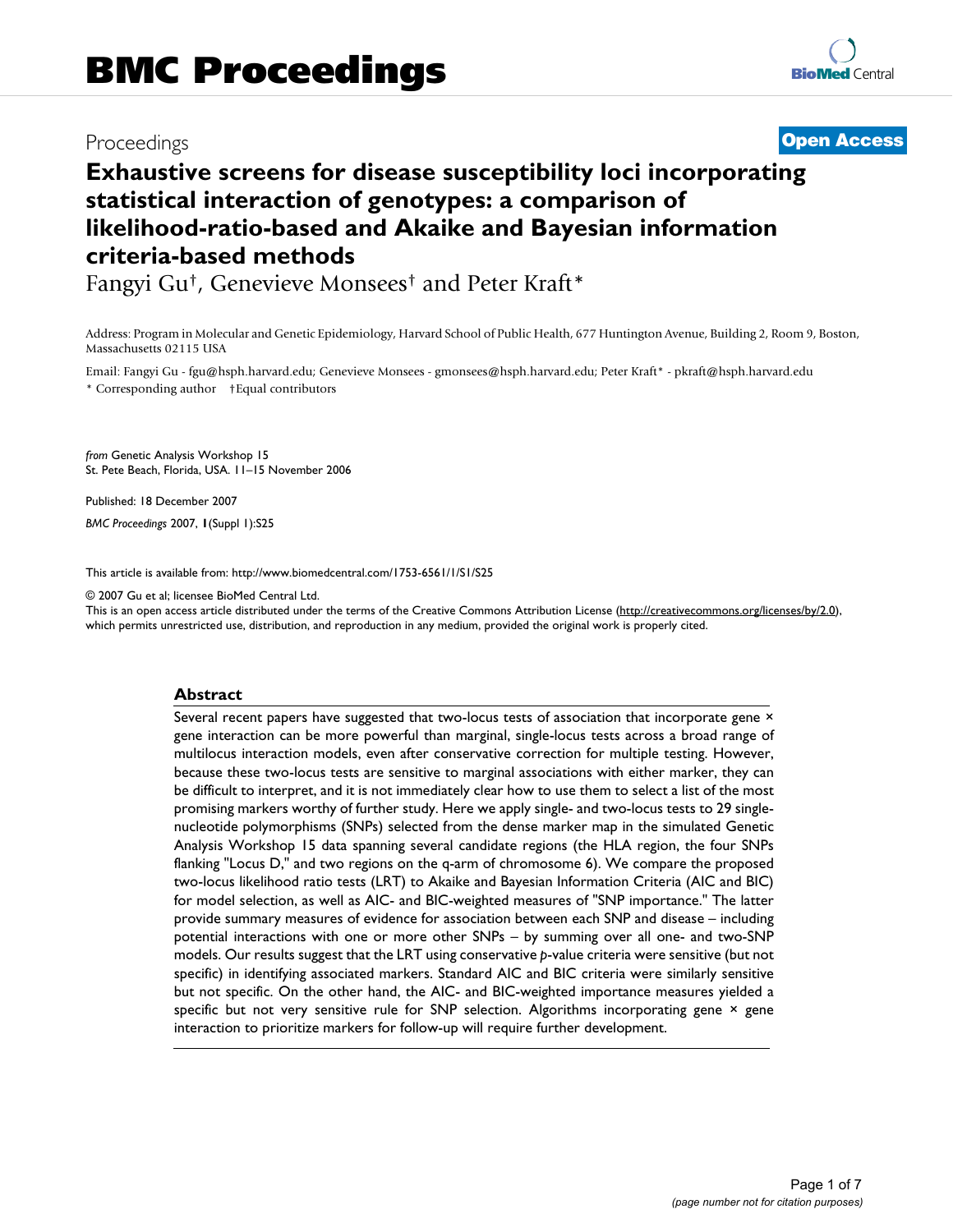### **Background**

Like other complex diseases, the genetic components of rheumatoid arthritis (RA) are challenging to study. Although the association of RA with specific major histocompatibility complex class II DR loci (HLA-DRB1) alleles on chromosome 6 has been confirmed in numerous populations [1], the exact mechanisms are still unknown. Other susceptibility genes in the same region [2], and other non-HLA genes [3], may play a role. Interactions among loci may contribute broadly to the etiology of RA. For some alleles, the association with RA may only exist on a specific background of other alleles [2]. Therefore, considering multiple loci simultaneously is sometimes necessary for genetic studies of RA, as well as other complex diseases.

Appropriate strategies to discover disease susceptibility loci in the context of genetic association of complex disease involving large numbers of markers are still under development. Marchini et al. [4] and Evans et al. [5] compared standard single-locus tests to two-locus tests of the null hypothesis that disease risk is constant across all combinations of genotypes at two loci (i.e., a test for main effects at either locus or their joint gene  $\times$  gene interaction). They showed that, across a broad range of two-locus penetrance models, screening all pairwise combinations had comparable or greater power to detect a disease susceptibility locus than single-locus testing.

One drawback to using these two-locus tests is that null single-nucleotide polymorphisms (SNPs) may "piggyback" on a causal SNP with a strong marginal effect because the null hypothesis for the two-locus test assumes neither SNP affects disease risk. Hence, it is not clear how to interpret strongly significant results from two-locus tests, especially in the context of selecting promising SNPs and models to test in an independent data set.

We comprehensively screened 29 SNPs from the simulated dense marker panel on chromosome 6 using both single-marker and two-marker case-control association tests. We considered traditional hypothesis testing (likelihood-ratio tests of nested models) and two model selection/multi-model inference procedures: the Akaike Information Criterion (AIC) and Bayesian Information Criterion (BIC). The latter methods have potential advantages: non-nested models can be easily ranked and measures of "SNP importance" can be constructed by combining information across multiple models containing a SNP. We compare the performance of these approaches by examining their abilities to identify the most promising SNPs among our candidates.

### **Methods**

All 100 replicates of the Genetic Analysis Workshop (GAW15) simulated case-control data were used, each of which included 1500 cases and 2000 controls. Each case was randomly selected from one of the 1500 affected sib pairs. We considered chromosome 6 both because it contains two simulated causal genes (the DR locus and "locus D" – we were unblinded to the simulated model), and because dense genotyping data were available. Because an exhaustive screen of all pairwise combinations of the 17,820 markers from the dense map on chromosome 6 proved too time-consuming using standard software packages [e.g., SAS PROC LOGISTIC], we selected 29 candidate SNPs: 10 randomly-selected SNPs from the HLA region (which contains the DR locus), 15 SNPs from two candidate regions on 6q, and the four SNPs flanking the locus D (see Table 1).

Five techniques (likelihood ratio test, AIC, BIC, weighted AIC and weighted BIC) were used to screen these 29 markers for independent or joint association with risk of RA. All SNPs were coded additively  $(G_i)$  is the count of minor alleles for marker i, ranging from 0 to 2). We fit single- and two-locus models. For the single marker models, we cal-

#### **Table 1: Candidate SNP markers**

| <b>HLA Region</b> | $r^2$ (DR) <sup>a</sup> | <b>Flanking Locus D</b> | q-arm           |                 |
|-------------------|-------------------------|-------------------------|-----------------|-----------------|
| denseSNP6 $3241b$ | 0.608                   | denseSNP6 3915          | denseSNP6 11568 | denseSNP6 15916 |
| denseSNP6_3426c   | 0.449                   | denseSNP6 3916          | denseSNP6 11611 | denseSNP6 11656 |
| denseSNP6 3271    | 0.404                   | denseSNP6 3917          | denseSNP6 11621 | denseSNP6 15886 |
| denseSNP6 3436c   | 0.030                   | denseSNP6 3918          | denseSNP6 15881 | denseSNP6 11596 |
| denseSNP6 3281    | 0.020                   |                         | denseSNP6 15976 | denseSNP6 15961 |
| denseSNP6 3236    | 0.006                   |                         | denseSNP6 15921 |                 |
| denseSNP6 3261b   | 0.003                   |                         | denseSNP6 16891 |                 |
| denseSNP6 3251    | 0.003                   |                         | denseSNP6 11646 |                 |
| denseSNP6 3476c   | 0.001                   |                         | denseSNP6 11666 |                 |
| denseSNP6 3201c   | 0.001                   |                         | denseSNP6 11616 |                 |

aThe diallelic *r*2 with DR C allele.

bMarginally significant at the study-wide level in over 50% of replicates.

cMarginally significant at the genome-wide level in over 50% of the replicates.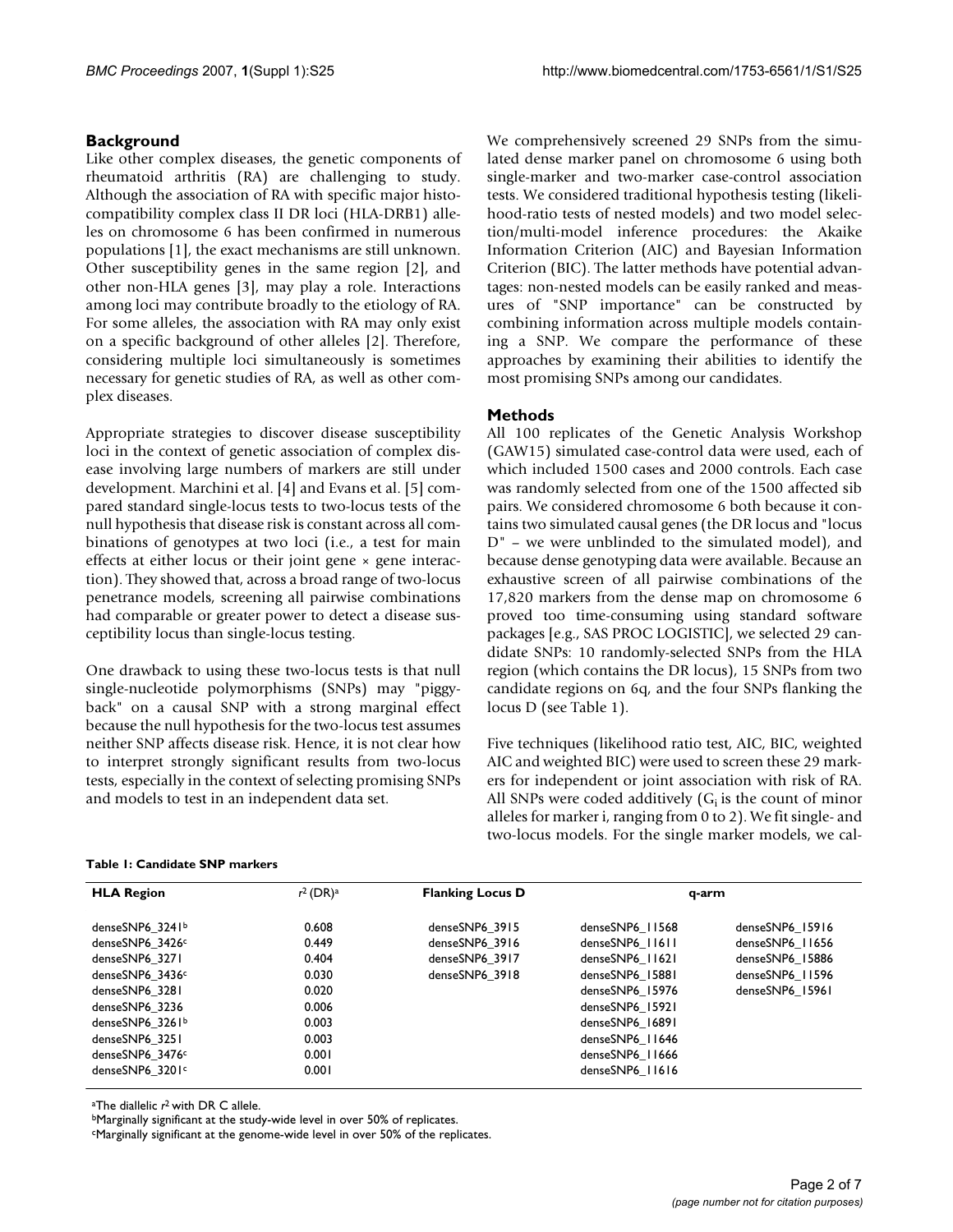culated likelihood ratio tests (LRTs) by comparing the fitted log-likelihood for the null logistic-regression model,

$$
log odds = \alpha,
$$

to the fitted log-likelihood for "Model 1," containing the single marker,

$$
log odds = \alpha + \beta_i G_i
$$

.

This leads to a test statistic that has a 1 d.f. chi-square distribution under the null. For the two-marker models, the LRT compares the null model to "Model 2," which includes main effects for each marker and an interaction term:

$$
log odds = \alpha + \beta_i G_i + \beta_j G_j + \beta_{ij} G_i G_j.
$$

This test has 3 d.f. For every model, the AIC and BIC was calculated as -2  $ln(L)$  + 2p and -2  $ln(L)$  +  $ln(n)$  p, respectively, where *L* is the maximized value of the likelihood function for the estimated model, *p* is the number of parameters in the model, and *n* (3500 for each model) is the number of subjects the model used. Note that in order to appropriately compare models, the LRT, AIC, and BIC all require the same set of subjects be used for all models. In particular, subjects missing any of the tested genotypes should either be excluded from all analyses or missing genotypes should be imputed. This was not an issue for these analyses because there were no missing data in any replicate.

The evidence in favor of a particular model M relative to the null model can be summarized using the change in AIC:  $\triangle AIC_M = AIC_M - AIC_0$ ;  $\triangle BIC_M$  is calculated in the same way. By convention  $ΔAIC_M$  values smaller than -10 are taken as strong evidence in favor of model M relative to the null; values between -2 and 2 indicate the two models are roughly equivalent; and values larger than 10 indicate strong evidence against model M relative to the null [6]. These thresholds are motivated by the AIC and BIC weights for each model:

AIC weight = 
$$
\frac{\exp(-0.5\Delta AIC_M)}{\sum_{M} \exp(-0.5\Delta AIC_M)}
$$
,

where the sum in the denominator is over all models fit. (BIC weights are formed similarly.) These weights can be interpreted as posterior model probabilities under a uniform prior on the discrete set of 436 models considered here [6,7]. (Hence, both  $ΔAIC<sub>M</sub>$  and  $ΔBIC<sub>M</sub>$  are roughly proportional to the (log) Bayes factor comparing the two models.) The importance of a given SNP can be measured

by summing the AIC (BIC) weights for the models containing that SNP.

We fit all possible one- and two-SNP logistic regression models and the null model, resulting in  ${}_{29}C_2 + {}_{29}C_1 + 1 =$ 436 candidate models. For the likelihood ratio test, we consider two significance thresholds. "Genome-wide significance" ( $p < 1.1 \times 10^{-12}$ ) corresponds to a 0.05 threshold Bonferroni-corrected for all single- and two-locus tests from a genome-wide panel with roughly the same density as the simulated dense chromosome 6 panel (300,000 markers). "Study-wide significance" corresponds to a 0.05 threshold Bonferroni-corrected for the 29 candidate SNPs considered here  $(p < 0.05/435 = 1.1 \times 10^{-4})$ .

#### **Results**

Figure 1 shows the LRT, ΔAIC (ΔBIC) and AIC (BIC) weights for each of the 435 non-null models over all 100 replicates. The models containing denseSNP6\_3426 and denseSNP6\_3436 showed the largest LRT and -ΔAIC (ΔBIC) (top two panels of Figure 1). Because the AIC (BIC) for this model was several hundred units smaller than the next smallest AIC (BIC), the AIC (BIC) weight was  $\approx$ 1, while the weights for all other models were  $\approx$ 0  $\left($  <10<sup>-10</sup>) (bottom panel of Figure 1).

One hundred and eleven tests had 100% observed power at the genome-wide significance level, including all 57 tests containing either denseSNP6\_3426 or denseSNP6\_3436 (Figure 2); 137 tests had greater than 50% observed genome-wide power. The corresponding figures for the study-wide significance level were 114 tests (100% observed power) and 159 tests (>50% observed power).

For every SNP, at least one of the models containing that SNP had an LRT *p*-value less than  $1.0 \times 10^{-14}$ , exceeding the Bonferroni corrected thresholds for both study-wide and genome-wide significance (Figure 3, top panel). Similarly, the values of ΔAIC and ΔBIC were ≤10 for at least one model containing that SNP (Figure 3, middle panel). Thus, tests using standard (and quite conservative) significance thresholds were very non-specific. On the other hand, the AIC and BIC importance measures were quite specific: denseSNP6\_3426 and denseSNP6\_3436 uniformly had importance scores of  $\approx$ 1, while all other SNPs had importance scores  $\approx 0$  (Figure 3, bottom panel).

#### **Discussion**

Consistent with earlier general arguments [4,5], we found that many two-locus tests for genetic association had perfect power to detect associations between RA and SNPs near the DR locus in the GAW15 simulated data even after very conservative genome-wide Bonferoni correction for multiple comparisons. Further, the test that considered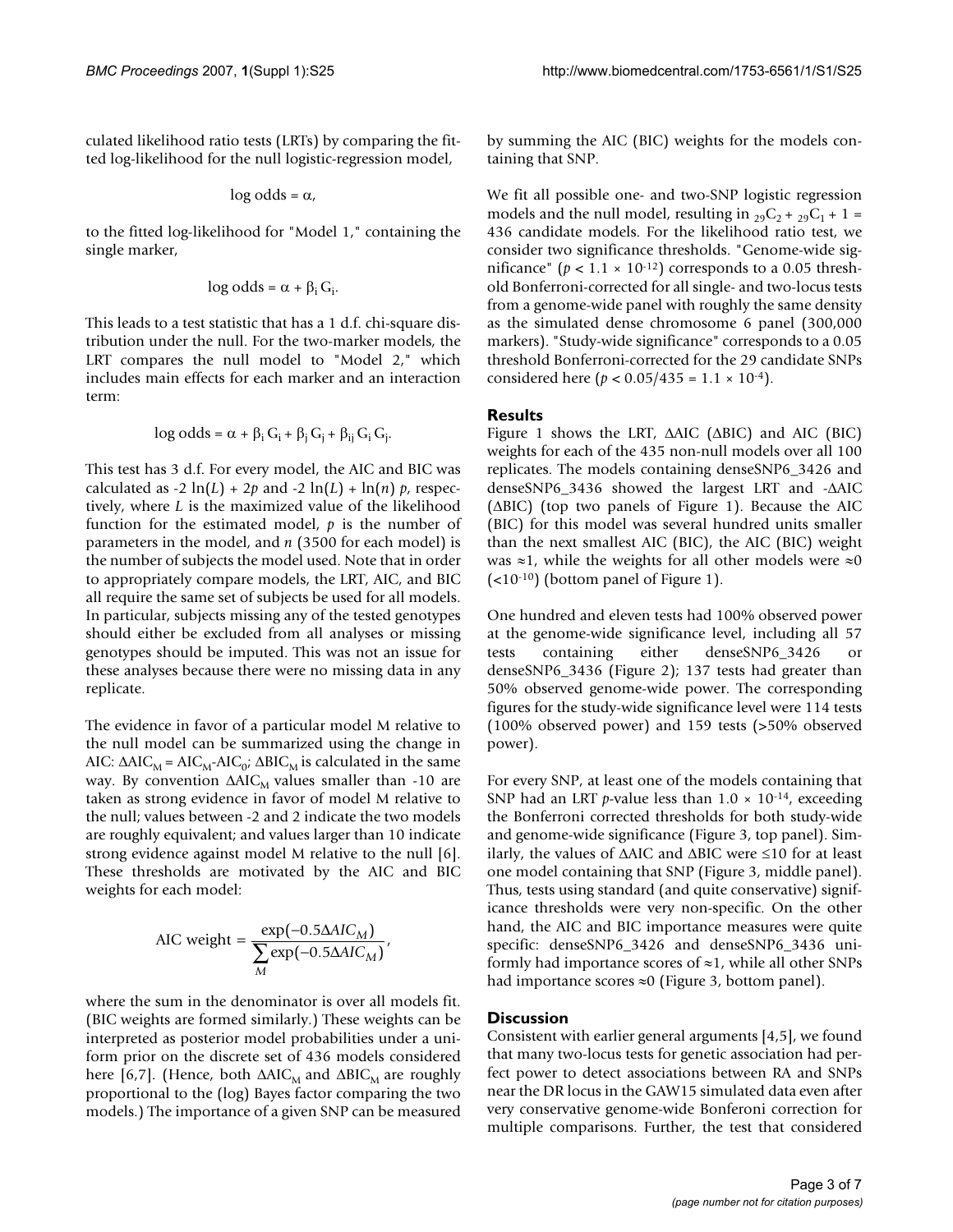

model

#### **Figure 1**

**Log10 LRT,** Δ**AIC/**Δ**BIC, and AIC/BIC weights**. Log10 LRT (top), ΔAIC, ΔBIC (middle), and AIC and BIC weights (bottom) for all 436 models over all 100 replicates, sorted alphabetically (by SNP1 and SNP2) from left to right of the x-axis (from left to right: the null model, the model with denseSNP6\_11568 alone, the model with denseSNP6\_11568 and denseSNP6\_11596,..., the model with SNPs denseSNP6\_3437 and denseSNP6\_3476). Models containing either s3426 or s3436 are indicated by tick marks on the x-axis. The models containing denseSNP6\_3426 and denseSNP6\_3436 showed the largest LRT and -ΔAIC (ΔBIC). The dashed line in the top figure is the Bonferroni-corrected genome-wide significance threshold for a chi-squared test with 3 d.f., and the dotted line is the study-wide significance threshold.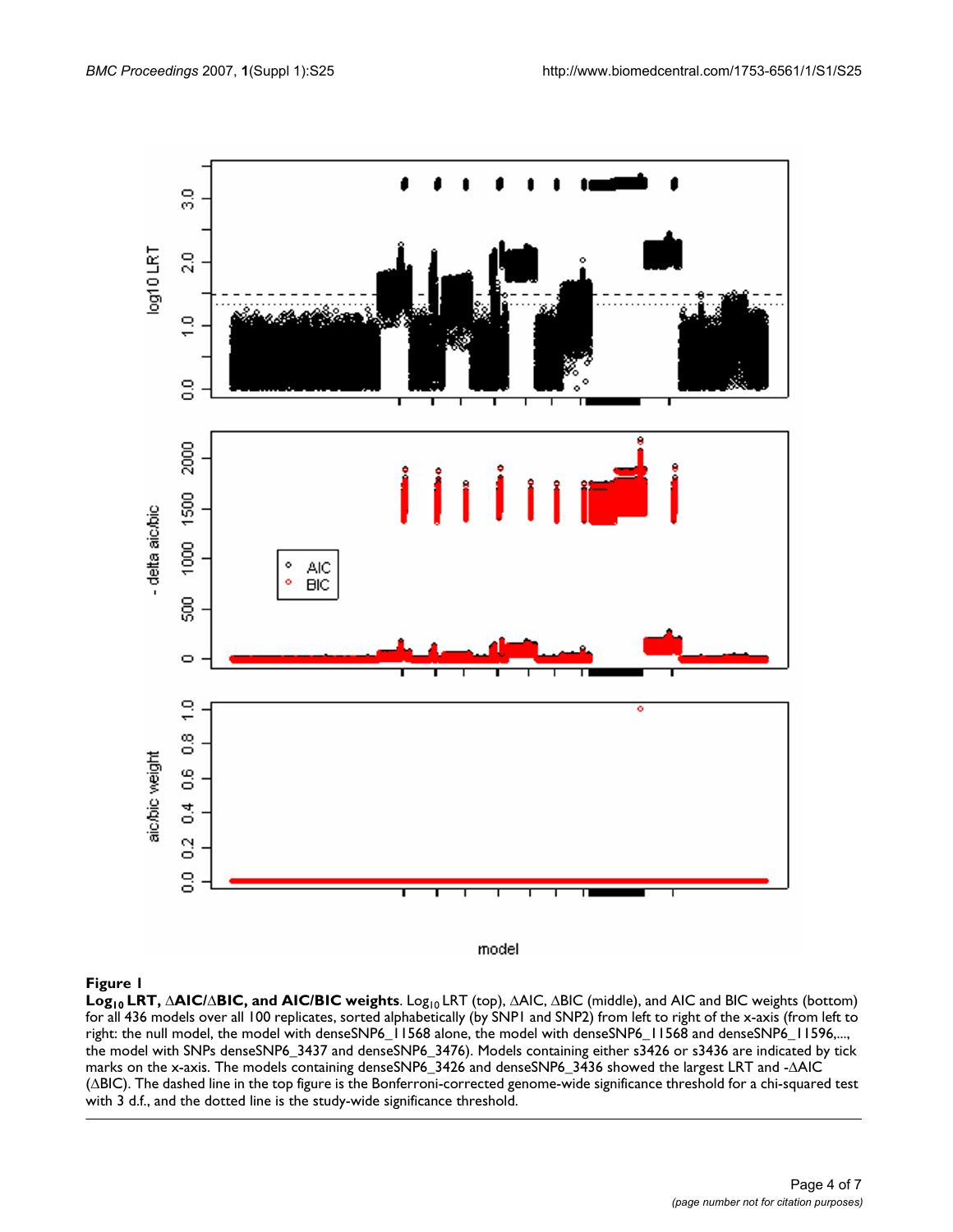

**Figure 2 Observed power for LRT**. Histogram of observed power (percent of replicates significant at genome-wide [top] or study-wide [bottom] level) for all 435 single- and two-locus tests.

SNPs denseSNP6\_3426 and denseSNP6\_3436 together provided greater evidence for association (smaller *p*-values, smaller AIC and BIC values) than the tests considering either SNP alone. However, while powerful, these two-locus tests were not very specific: every candidate SNP – even those on the q arm of chromosome 6, which were not in linkage disequilibrium with any of the simulated causal variants – was significantly associated with risk of RA at the genome-wide level when tested jointly with either denseSNP6\_3426 or denseSNP6\_3436. This is because the joint test can have good power even when only one of the two SNPs affects disease risk. Similarly, the change in AIC or BIC relative to the null model was not very specific: every candidate SNP was included in at least one model that had an AIC and BIC far smaller than that of the null model. LRTs and AIC/BIC values may be useful for ranking markers relative to each other (c.f. the middle panel of Figure 3), but they may provide little guidance on the absolute level of evidence for association (e.g., how many SNPs are worth further investigation).

On the other hand, the AIC- and BIC-weighted importance measures were quite specific but not particularly sensitive – only SNPs denseSNP6\_3426 and denseSNP6\_3436 had non-negligible importance values, although five of the ten HLA-region SNPs yielded significance near the marginal genome-wide level and six showed marginal study-wide significance in greater than 50% of the replicates (Table 1). This is because the AIC and BIC model weights are calculated relative to the other models considered; in this case, the evidence for model denseSNP6\_3426 and denseSNP6\_3436 relative to every other model was so strong its weight was ≈1. This suggests an iterative process might be helpful in selecting SNPs for further study: select those SNPs with importance above a given threshold; remove them from the data set and recalculate SNP importance values (note that this does not require any likelihoods to be recalculated); select any SNPs whose importance exceeds the recalculated threshold and repeat the selection process until no remaining SNPs exceed the recalculated threshold.

Appropriate statistical strategies are currently being sought for the consideration of statistical interactions that may increase power, and are sometimes necessary, to detect a causal variant. However, more work is needed to develop sensitive and specific procedures for selecting promising markers from a large-scale association study, considering the great cost of genotyping large sample sizes typical of second stage genome-wide association scans. In the GAW15 simulated data (candidate SNPs from the dense marker map on chromosome 6), we found that naively applying conservative Bonferoni-corrected *p*-value thresholds to the model-free two-locus test statistic proposed by Marchini et al. yielded sensitive but not specific tests of association. On the other hand, our proposed straightforward application of AIC or BIC variable importance measures yielded a specific but not very sensitive rule for SNP selection. These results are driven in large part by the genetic architecture of the simulated RA trait. The signal at the DR locus is strong enough and the sample size large enough to produce highly statistically significant results ( $p < 1 \times 10^{-14}$ ) for loci in the HLA region even when a null marker and its interactions are included in the model; similarly, small differences in the linkage disequilibrium structure between HLA markers and the DR locus are amplified here so that a single pair of HLA markers provided a far better fit than any other single marker or pair of markers. The performance of these methods in other situations – notably when the sample size is smaller or the signal for association is much more modest, as is expected for most complex disease loci – requires further investigation.

In real situations, missing data can lead not only to a loss of power, but may also make it impossible to compare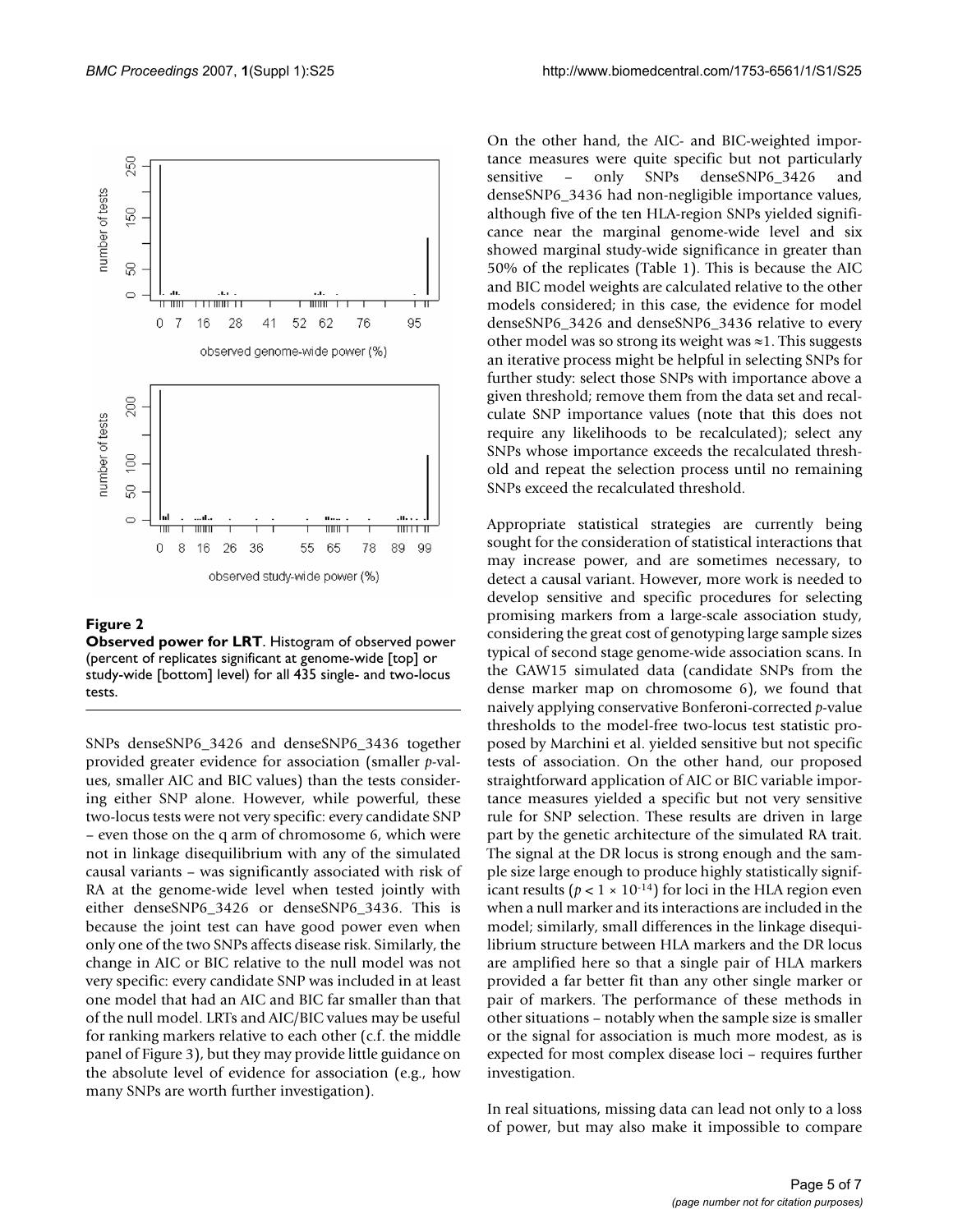

**Minimum LRT** *p***-values, maximum -**Δ**AIC/-**Δ**BIC values and AIC/BIC importances for each SNP**. Minimum LRT *p*-values (top) and maximum -ΔAIC and -ΔBIC values (middle) over models containing a given SNP. Each point is the value for a given replicate. The bottom panel plots AIC and BIC importances for every SNP over all replicates. Note that for the top and bottom panels, no variation across replicates was observed (e.g., the minimum *p*-value over all tested models was <10-14 for every SNP).